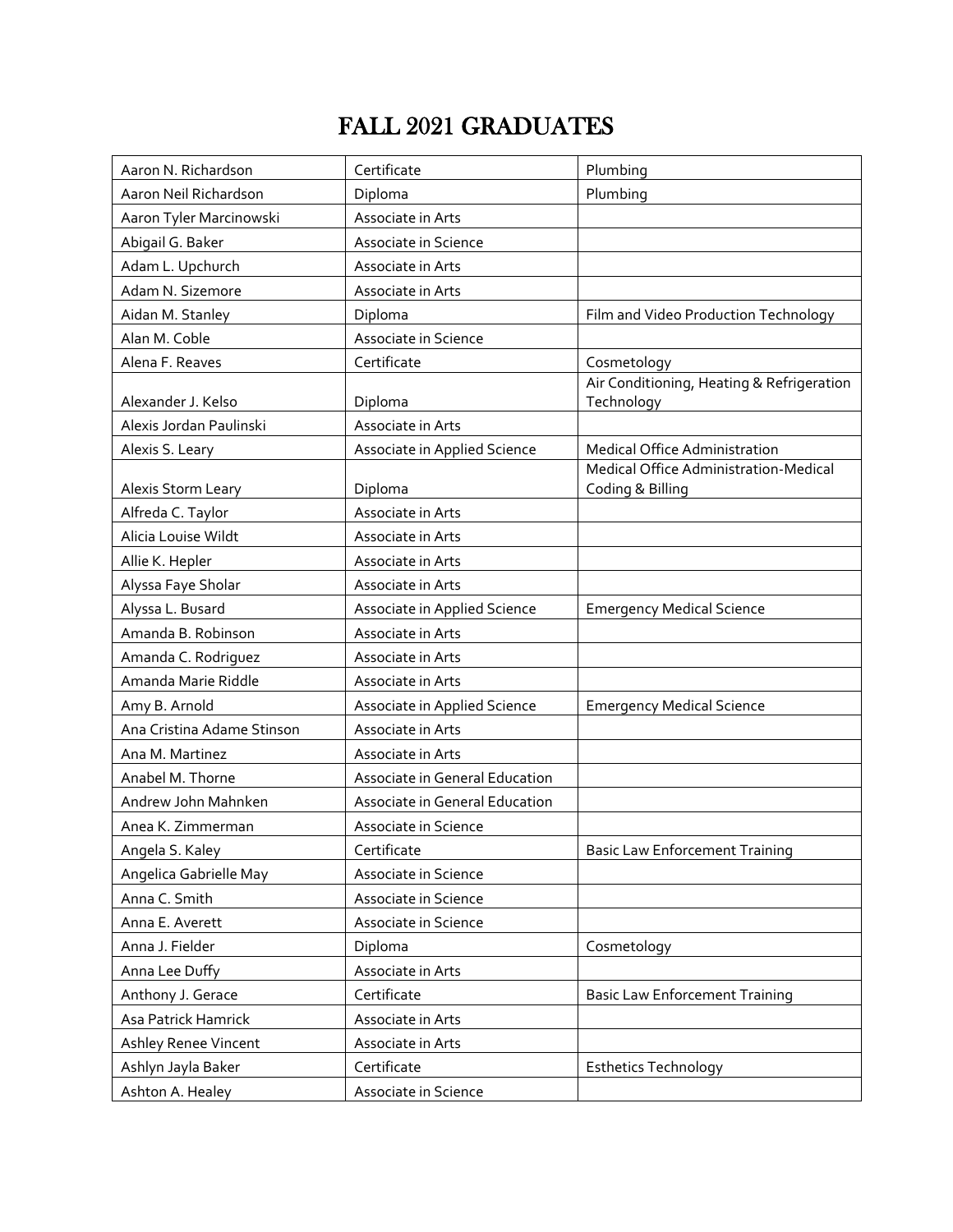| Aubrey B. Hutsell             | Associate in Applied Science   | Marine Technology                                |
|-------------------------------|--------------------------------|--------------------------------------------------|
| Audrey R. Groves              | Associate in Science           |                                                  |
| <b>Auris Comron Nasser</b>    | Associate in Science           |                                                  |
| Austin D. Rogers              | Associate in Applied Science   | <b>Sustainability Technologies</b>               |
| Austin Ryan Rolley            | Associate in Arts              |                                                  |
| Ava L. Johnson                | Associate in Applied Science   | <b>Business Administration</b>                   |
| Ayshia Alexandria Shaw        | Certificate                    | <b>Esthetics Technology</b>                      |
| <b>Bailey Elise Roth</b>      | Associate in Arts              |                                                  |
| <b>Bayleigh Michelle Moss</b> | Associate in Science           |                                                  |
| Bidahusha O. Mahehero         | Associate in Applied Science   | Information Technology                           |
| Blake W. Lewis                | Associate in Arts              |                                                  |
| <b>Blythe Leard</b>           | Associate in Applied Science   | <b>Accounting and Finance</b>                    |
| Bodi J. Lowe                  | Associate in Science           |                                                  |
| Bradford B. Kenney            | Associate in Science           |                                                  |
| Bradley M. Naylor             | Associate in Arts              |                                                  |
| Brady J. Garguilo             | Associate in Science           |                                                  |
| Branden L. Collazo            | Associate in Arts              |                                                  |
|                               |                                | Medical Office Administration-Medical            |
| <b>Brandi Grace Lowery</b>    | Diploma                        | Coding & Billing                                 |
| Brandi N. Roberts             | Certificate                    | Landscape Gardening & Horticulture<br>Production |
| Brandon D. Manchester         | Certificate                    | <b>Basic Law Enforcement Training</b>            |
| Braxtan T. James              | Associate in Science           |                                                  |
|                               |                                | Construction Management Technology -             |
| Brayan J. Chavarria Trochez   | Certificate                    | Framing                                          |
| Brennon JamesTreadwell        | Associate in Science           |                                                  |
| Brett R. Cottle               | Certificate                    | <b>Basic Law Enforcement Training</b>            |
| <b>Brian Logan Swett</b>      | Associate in Applied Science   | Marine Technology                                |
| <b>Brian Logan Swett</b>      | Associate in General Education |                                                  |
| Brianna Lee Gillespie         | Associate in Arts              |                                                  |
| Brittan D. Vince              | Certificate                    | <b>Esthetics Technology</b>                      |
| Brittany L. Byers             | Associate in Arts              |                                                  |
| Brittany L. Myers             | Associate in Arts              |                                                  |
| <b>Brittany Marie Maness</b>  | Associate in Science           |                                                  |
| <b>Brittany Nicole Writt</b>  | Associate in Arts              |                                                  |
| <b>Brooke Ashley Fleming</b>  | Certificate                    | <b>Esthetics Technology</b>                      |
| Brooks W. Griffin             | Associate in Applied Science   | <b>Hospitality Management</b>                    |
| Bryan A. Lopez                | Certificate                    | <b>Electrical System Technology</b>              |
| <b>Bryan Diaz</b>             | Certificate                    | <b>Basic Law Enforcement Training</b>            |
| Caleb Wesley Patton           | Associate in Arts              |                                                  |
| Caleigh Nicole Bell           | Associate in Science           |                                                  |
| Cameron Alexis Hite           | Associate in Science           |                                                  |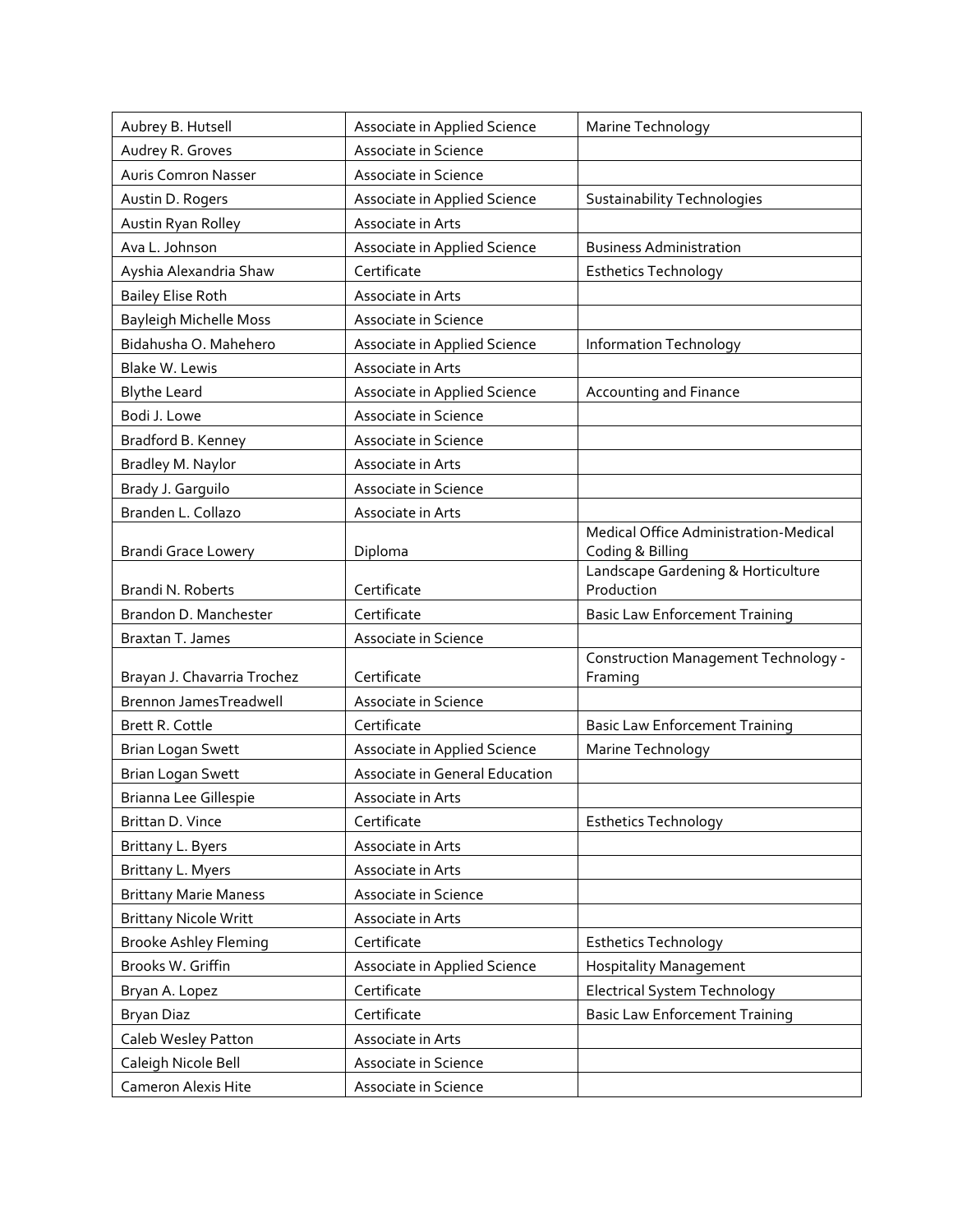| Carmen Elizabeth Marie Peters | Associate in Applied Science   | <b>Medical Office Administration</b>                     |
|-------------------------------|--------------------------------|----------------------------------------------------------|
|                               |                                | Medical Office Administration-Medical                    |
| Carol Lynn A. Day             | Diploma                        | Coding & Billing                                         |
| Caroline E. Hering            | Associate in Arts              |                                                          |
| Carson David Futch            | Associate in Science           |                                                          |
| Cassandra A. Stark            | Associate in Arts              |                                                          |
| Cassandra L. Coffey           | Associate in Science           |                                                          |
| Celit Ivette Rivera Cora      | Associate in Applied Science   | <b>Business Administration</b>                           |
| Cesar E. Flores               | Certificate                    | Landscape Gardening-Design Certificate                   |
| Charles C. Wright             | Associate in Applied Science   | Film and Video Production Technology                     |
| Chelsea B. Jeske              | Associate in General Education |                                                          |
| Cheyenna J. Murray            | Associate in Arts              |                                                          |
| Chris V. Heera                | Diploma                        | Information Technology - IT Systems<br>Administration    |
| Christian A. Roberts          | Associate in Applied Science   | <b>Mechatronics Engineering Technology</b>               |
| Christian J. Reyes            | Associate in Applied Science   | <b>Baking and Pastry Arts</b>                            |
| Christian Nicole Barr         | Associate in Arts              |                                                          |
| Christina N. Easterling       | Diploma                        | Cosmetology                                              |
| Christopher Alexander Cook    | Associate in Science           |                                                          |
| Christopher D. Beasley        | Associate in Arts              |                                                          |
| Christopher J. Orellano       | Certificate                    | Accounting and Finance                                   |
| Christopher N. Barrett        | Associate in Applied Science   | <b>Fire Protection Technology</b>                        |
| Christopher Oliver            | Associate in Applied Science   | <b>Mechatronics Engineering Technology</b>               |
| Christopher William Chaucer   | Certificate                    | Electronics Engineering Tech - LAN<br>Cabling Technician |
| <b>Chyeanne Misty Flores</b>  | Associate in Arts              |                                                          |
| Claude Z. Rome                | Certificate                    | Electrical System Technology                             |
| Clinton A. Graham             | Diploma                        | Welding Technology                                       |
| Colby E. Barefoot             | Certificate                    | Film and Video Production Technology                     |
| Cole K. Marnell               | Certificate                    | <b>Construction Management Technology</b>                |
| Cole M. Volkmar               | Associate in Arts              |                                                          |
| Cole T. Bade                  | Associate in Arts              |                                                          |
| Coley Andrew Smith            | Associate in Arts              |                                                          |
| Colin C. O'Mara               | Associate in Applied Science   | Information Technology                                   |
| Conner M. Meadows             | Associate in Applied Science   | <b>Construction Management Technology</b>                |
| Conner T. Coats               | Associate in Applied Science   | <b>Fire Protection Technology</b>                        |
| Connor D. Snow                | Associate in Applied Science   | Medical Office Administration                            |
| Connor D. Snow                | Associate in Arts              |                                                          |
| Connor Jaimeson Cordingley    | Associate in Applied Science   | Nuclear Technology                                       |
| Connor O. McVicker            | Associate in Arts              |                                                          |
| Constance L. Chadwick         | Associate in Arts              |                                                          |
| Corey G. Woods                | Certificate                    | <b>Basic Law Enforcement Training</b>                    |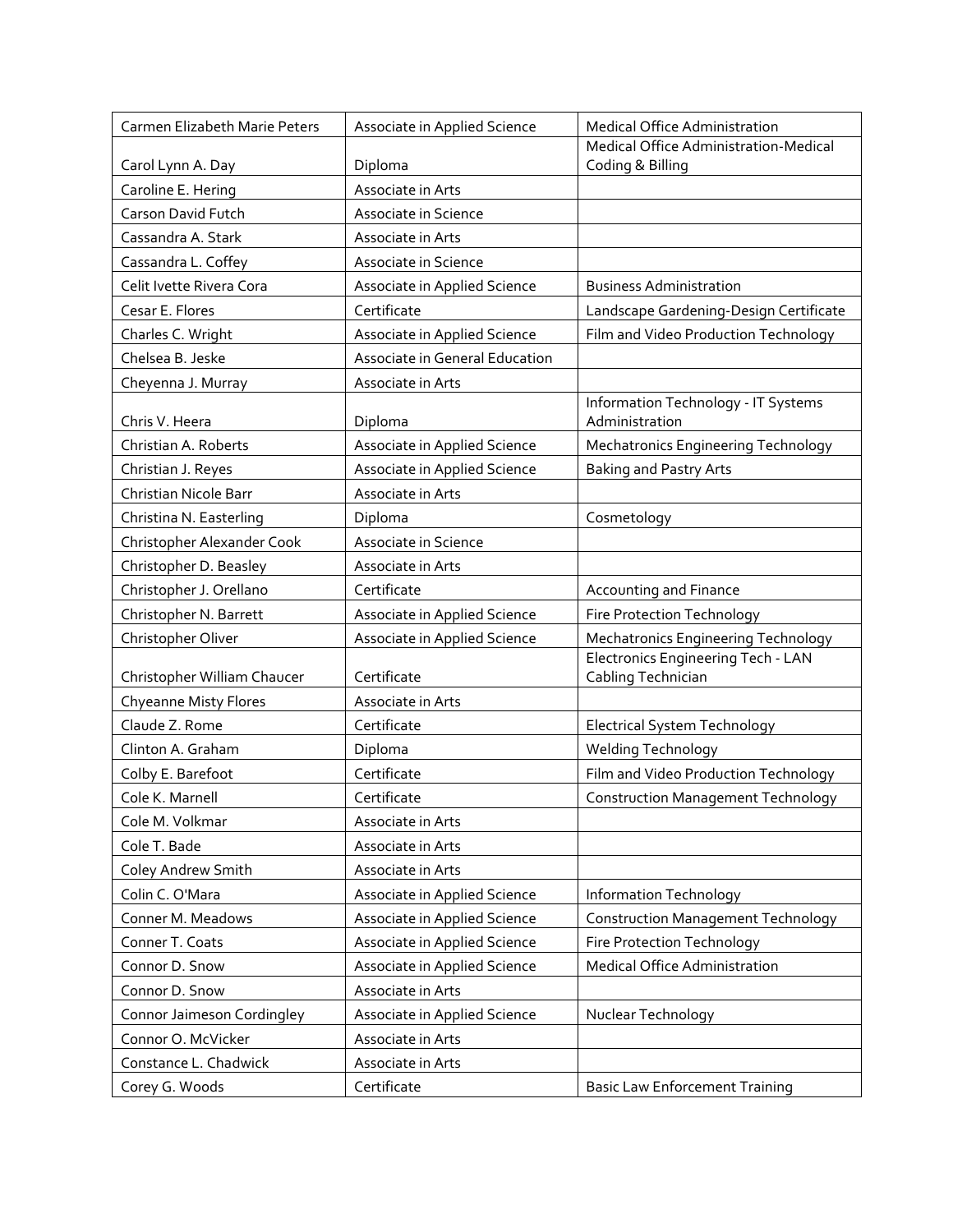| Courtney Nichole Bradley      | Associate in Arts            |                                                           |
|-------------------------------|------------------------------|-----------------------------------------------------------|
| Crystal Marie Hubbell         | Associate in Arts            |                                                           |
| Dalin R. Page                 | Certificate                  | <b>Basic Law Enforcement Training</b>                     |
| Dalton M. Brewer              | Associate in Arts            |                                                           |
| Damien G. Boze                | Associate in Applied Science | Information Technology                                    |
| Daniel A. Lobocchiaro         | Associate in Science         |                                                           |
| Daniel E. Sutler              | Associate in Arts            |                                                           |
| Daniel J. Owens               | Associate in Science         |                                                           |
| Daniel Joel Owens             | Associate in Engineering     |                                                           |
| Daniel Lawrence Wintermute Jr | Associate in Engineering     |                                                           |
| Darrel M. Rivers Jr           | Associate in Arts            |                                                           |
|                               |                              |                                                           |
| Darrin Neil Briscoe           | Associate in Science         | <b>Mechatronics Engineering Technology</b>                |
| David A. Pare                 | Certificate                  | Automation                                                |
| David B. Tyler                | Associate in Arts            |                                                           |
| David J. Priddy               | Diploma                      | <b>Electrical System Technology</b>                       |
| David James Priddy            | Associate in Applied Science | <b>Electrical System Technology</b>                       |
| David Sean Perry              | Associate in Arts            |                                                           |
| Davis Michael Peeler          | Associate in Science         |                                                           |
| Dayna R. Witt                 | Associate in Science         |                                                           |
| De'jah K. Cooper              | Certificate                  | Accounting and Finance                                    |
| Demarcus J. Johnson           | Associate in Arts            |                                                           |
| Dennis H. Sullivan, Jr.       | Diploma                      | <b>Boat Manufacture and Service</b>                       |
| Dennis R. Freeman             | Certificate                  | <b>Construction Management Technology</b><br>Project Mgmt |
| Destiny Lily Serrato          | Associate in Arts            |                                                           |
| Devin J. Harris               | Certificate                  | <b>Basic Law Enforcement Training</b>                     |
| Diana M. Echeverry            | Associate in Arts            |                                                           |
| Diego L. Vidrio-Monroy        | Certificate                  | <b>Basic Law Enforcement Training</b>                     |
| Dillon C. Mull                | Associate in Arts            |                                                           |
|                               |                              | Air Conditioning, Heating & Refrigeration                 |
| Dillon C. Stegall             | Certificate                  | Technology                                                |
| Diploma Name                  | Degree                       | Title                                                     |
| Dustin Chance McLean          | Associate in Science         |                                                           |
| Dylan Connor McCormick        | Associate in Arts            |                                                           |
| Dylan J. Batts                | Associate in Applied Science | Paralegal Technology                                      |
| Dylan K. Stroman              | Certificate                  | Automotive Customizing Technology                         |
| <b>Edgar Fuentes Garcia</b>   | Associate in Applied Science | Diesel and Heavy Equipment Technology                     |
| Edward D. Berry               | Certificate                  | <b>Basic Law Enforcement Training</b>                     |
| Efrain A. Julio-Cortes        | Certificate                  | <b>Construction Management Technology</b>                 |
| Elizabeth C. English          | Associate in Applied Science | Cosmetology                                               |
| Elizabeth C. Hartwell         | Associate in Science         |                                                           |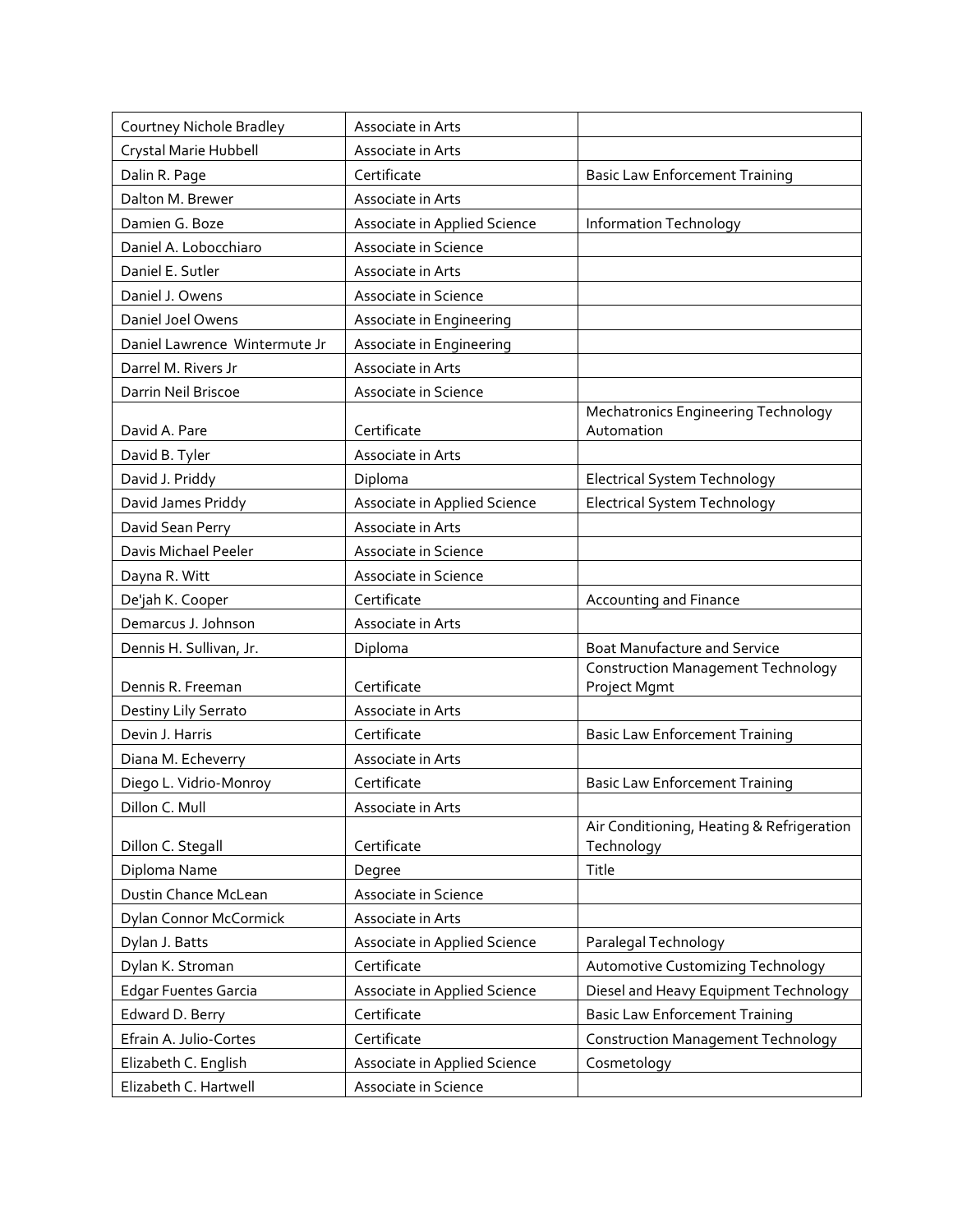| Elizabeth G. Fox            | Associate in Applied Science   | <b>Electronics Engineering Technology</b>                      |
|-----------------------------|--------------------------------|----------------------------------------------------------------|
| Elizabeth G. Medlin         | Associate in Science           |                                                                |
| Ellington A. Tart           | Associate in Arts              |                                                                |
| Emilee B. Sessoms           | Associate in Arts              |                                                                |
| <b>Emilie Burton</b>        | Associate in Arts              |                                                                |
| Emily A. Lane               | Associate in Arts              |                                                                |
| Emily Ellen Bobo            | Associate in General Education |                                                                |
| Emily M. Wade               | Certificate                    | Cosmetology                                                    |
| <b>Emily Mae Lapointe</b>   | Certificate                    | <b>Esthetics Technology</b>                                    |
| <b>Emily Munoz</b>          | Certificate                    | <b>Accounting and Finance</b>                                  |
| Emily Nohemi Lopez Santos   | Associate in Science           |                                                                |
| <b>Emily Paige Larson</b>   | Associate in General Education |                                                                |
| Enil J. Padilla Cardona     | Certificate                    | Construction Management Technology -<br>Framing                |
| Eric M. Powers              | Associate in Arts              |                                                                |
| Erica Gomez Murrieta        | Associate in Science           |                                                                |
| Erik O. Bernhard            | Certificate                    | Welding Technology - SMAW/GTAW                                 |
| Erika L. Massi              | Associate in General Education |                                                                |
| Ernnesha S. Wilson          | Certificate                    | Cosmetology                                                    |
| Ernnesha S. Wilson          | Diploma                        | Cosmetology                                                    |
|                             |                                | Information Technology - Web                                   |
| Ethan Scott Pelino          | Certificate                    | Development                                                    |
| Evan M. Long                | Certificate                    | <b>Basic Law Enforcement Training</b>                          |
| Evgenia Starostina          | Associate in Science           |                                                                |
| Fatoumata Camara            | Associate in Applied Science   | <b>Chemical Technology</b><br><b>Business Administration -</b> |
| Gabriel B. Joyner           | Certificate                    | Entrepreneurship                                               |
| Gabriel D. Soles            | Diploma                        | <b>Electrical System Technology</b>                            |
| Gabriela Calzadilla Laffita | Associate in Arts              |                                                                |
| Gabriella M. D'Elia         | Associate in Arts              |                                                                |
| Gavin A. Willis             | Associate in Arts              |                                                                |
| Gillian Bryant              | Associate in Arts              |                                                                |
| Gloria L. Jones             | Certificate                    | Early Childhood Education-Preschool                            |
| Gordon G. Best              | Associate in Applied Science   | <b>Culinary Arts</b>                                           |
| Grace K. Davis              | Associate in Arts              |                                                                |
| Haley Beth Moore            | Associate in Arts              |                                                                |
| Haley E. Fulp               | Diploma                        | Cosmetology                                                    |
| Hannah Carolyn Bonnell      | Associate in General Education |                                                                |
| Hannah Ruth Barringer       | Associate in Science           |                                                                |
| Heather N. Massey           | Certificate                    | <b>Basic Law Enforcement Training</b>                          |
| Heidi L. Armstrong          | Associate in Science           |                                                                |
| Herman L. Stroud, Jr.       | Certificate                    | <b>Emergency Management</b>                                    |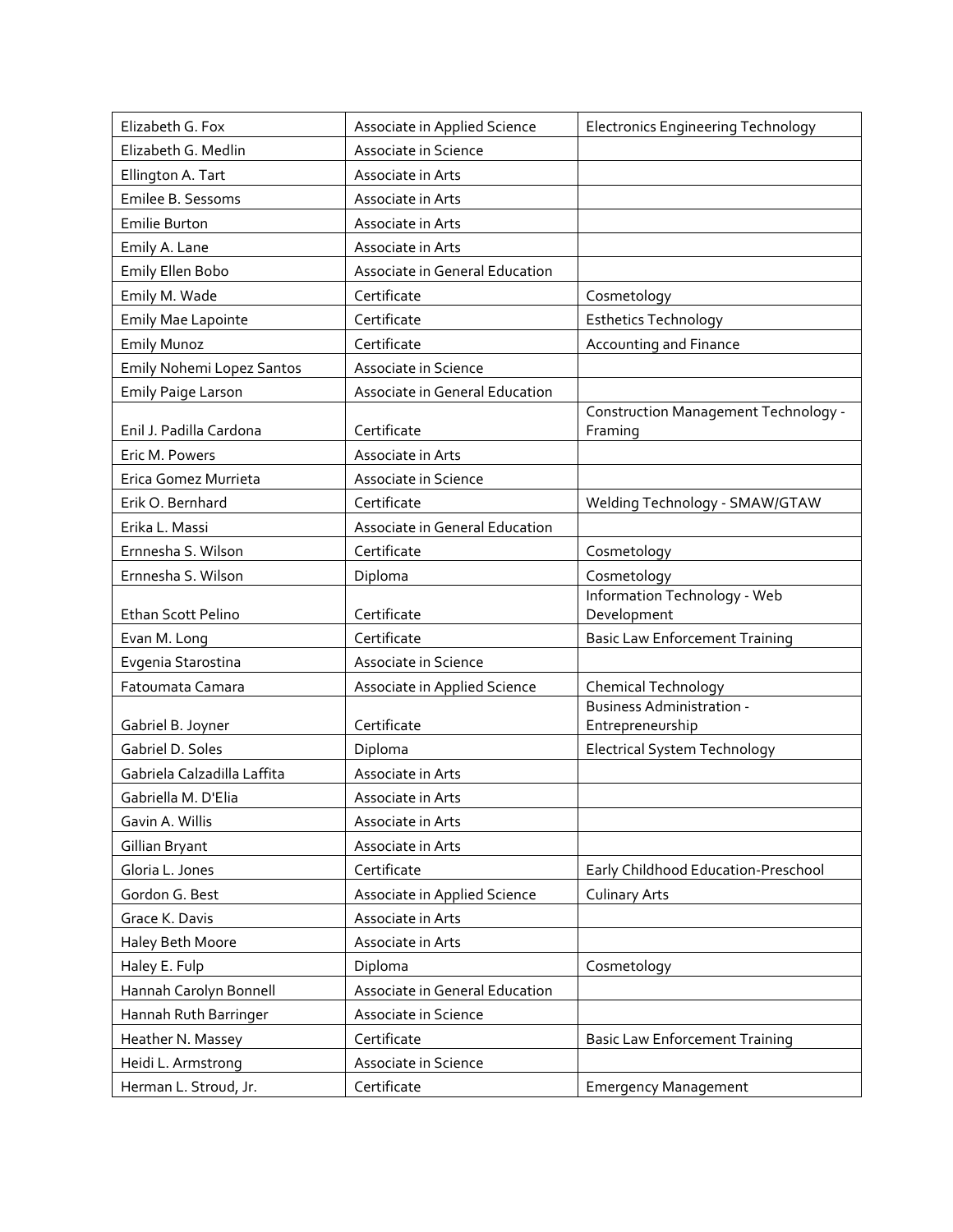| Holly G. Manning           | Associate in Applied Science   | Information Technology                    |
|----------------------------|--------------------------------|-------------------------------------------|
| Holly Kathleen Adams       | Certificate                    | Paralegal Technology - Civil Litigation   |
| Holly M. Taube             | Associate in General Education |                                           |
| Hope E. Sgro               | Associate in Science           |                                           |
| Hope M. Kennedy            | Associate in Arts              |                                           |
| Hope Renae Madole          | Associate in Arts              |                                           |
| Hunter A. Ray              | Associate in Arts              |                                           |
| Inocensio Santoyo          | Diploma                        | Carpentry                                 |
| Isaac Williamson Hubbell   | Associate in Science           |                                           |
| Isabella J. Conway         | Certificate                    | <b>Esthetics Technology</b>               |
| Jack Anthony Read          | Associate in Arts              |                                           |
| Jack E. Faler              | Diploma                        | <b>Boat Building</b>                      |
| Jackson G. Daly            | Associate in Arts              |                                           |
|                            |                                | Mechatronics Engineering Technology       |
| Jackson W. Sullivan        | Certificate                    | Automation                                |
| Jacob Daniel Baylies       | Associate in Arts              |                                           |
| Jacob M. Centeno           | Certificate                    | Carpentry                                 |
| Jacob M. Childress         | Associate in Applied Science   | <b>Business Administration</b>            |
| Jacob Owen Rowe            | Associate in Arts              | Early Childhood Education-                |
| Jade C. Karsten            | Certificate                    | Infant/Toddler Care                       |
| Jade C. Karsten            | Certificate                    | Early Childhood Education-Preschool       |
| Jalen D. Baldwin           | Associate in Science           |                                           |
|                            |                                | Mechatronics Engineering Technology       |
| James M. Gainey            | Certificate                    | Automation                                |
| James T. Pyrtle            | Associate in General Education |                                           |
| Jami Michelle White        | Associate in Arts              |                                           |
| Janine E. Brecheisen       | Certificate                    | <b>Construction Management Technology</b> |
| Jason Miguel Ramirez       | Associate in Arts              |                                           |
| Jason Sunmin Kim           | Associate in Science           |                                           |
| Jaylon Keith Karpinsky     | Associate in Science           |                                           |
| Jeffrey R. White           | Certificate                    | <b>Basic Law Enforcement Training</b>     |
| Jeffry A. Centeno          | Associate in Science           |                                           |
| Jenna Erin Broadwell       | Associate in Arts              |                                           |
| Jennifer K. Boyd           | Associate in Applied Science   | Marine Technology                         |
| Jennifer K. Mosgrove       | Certificate                    | <b>Healthcare Business Informatics</b>    |
| Jennifer McKeithan Speaker | Associate in Science           |                                           |
| Jennifer P. Bellamy        | Associate in Arts              |                                           |
| Jennifer Whitworth         | Certificate                    | Criminal Justice Technology               |
| Jensen C. Abhau            | Associate in Arts              |                                           |
| Jessyca L. Barker          | Associate in Applied Science   | <b>Business Administration</b>            |
| Jesus A. Montoya           | Associate in Arts              |                                           |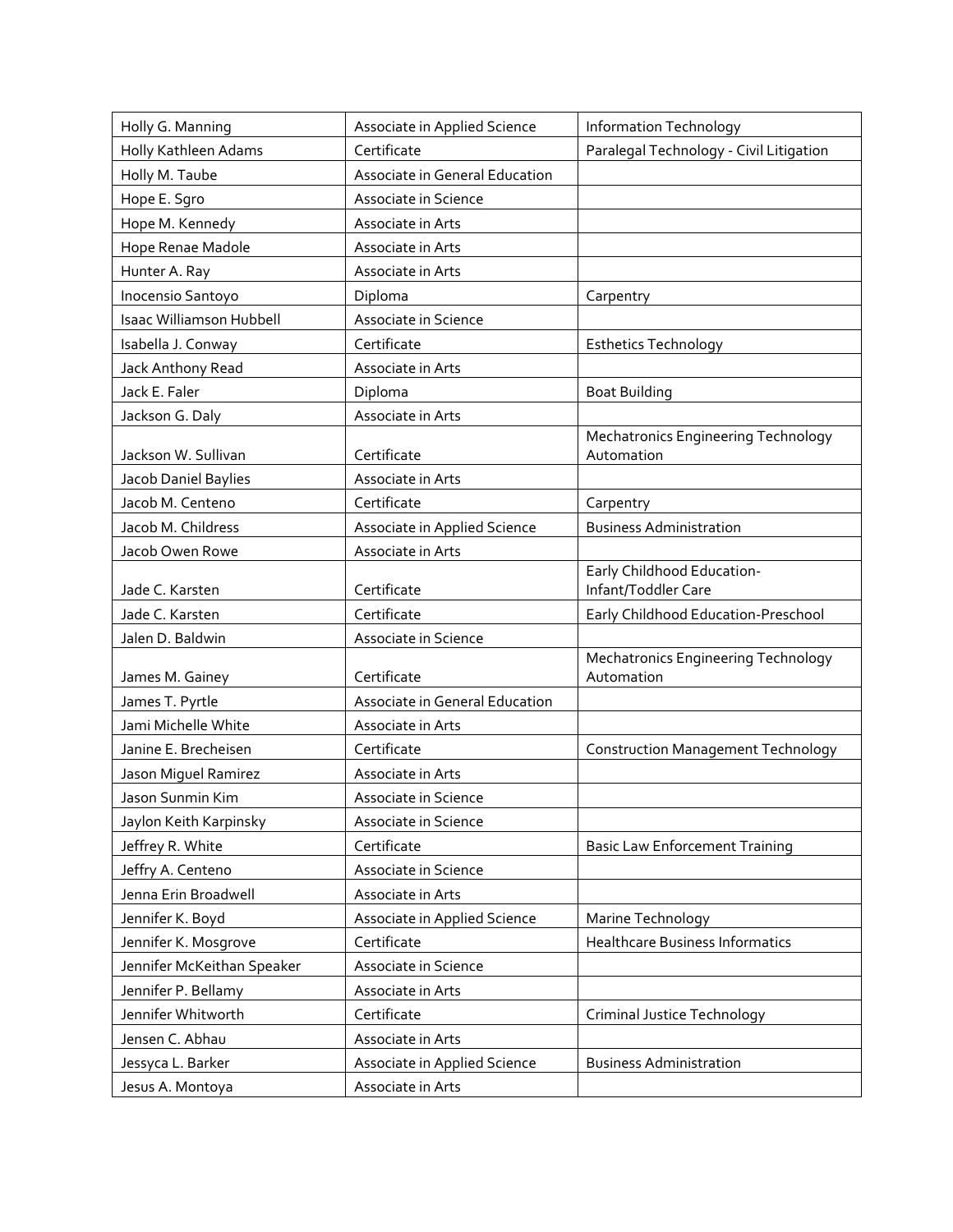| Jex H. Williams        | Associate in Applied Science      | Marine Technology                                       |
|------------------------|-----------------------------------|---------------------------------------------------------|
| Jex H. Williams        | Associate in General Education    |                                                         |
| Jillian R. Barkley     | Associate in Arts                 |                                                         |
| John William Fierick   | Certificate                       | Business Administration - Banking and<br>Finance        |
| John-Thomas Loyd       | Certificate                       | Landscape Gardening - Sustainable<br>Gardening          |
| John-Thomas Loyd       | Certificate                       | Landscape Gardening & Horticulture<br>Production        |
| John-Thomas Loyd       | Certificate                       | Landscape Gardening & Horticulture<br>Science           |
| John-Thomas Loyd       | Certificate                       | Landscape Gardening - Retention Pond<br>Management      |
| Jomaly A. Flood        | Certificate                       | <b>Esthetics Technology</b>                             |
| Jordan A. Dively       | Associate in Fine Arts in Theatre |                                                         |
| Jordan M. Sholar       | Associate in Arts                 |                                                         |
| Jordan S. Vass         | Associate in Applied Science      | <b>Business Administration</b>                          |
| Joseph Capwell Stark   | Associate in Science              |                                                         |
| Joseph M. Dubois       | Diploma                           | Air Conditioning, Heating & Refrigeration<br>Technology |
| Joseph W. Batton       | Diploma                           | <b>Electrical System Technology</b>                     |
| Joshua A. Addis        | Associate in Science              |                                                         |
| Joshua C. Roberts      | Associate in Applied Science      | Computer-Integrated Machining                           |
| Joshua Ryan Higgins    | Certificate                       | Film and Video Production Technology                    |
| Juacora A. Williams    | Associate in General Education    |                                                         |
| Julia Natalie Jaquez   | Associate in Arts                 |                                                         |
| Julie Taylor Hesse     | Associate in Arts                 |                                                         |
| Justin A. Thomas       | Associate in Science              |                                                         |
| Justin C. Brown        | Associate in Applied Science      | <b>Electrical/Electronics Technology</b>                |
| Justin Collier         | Certificate                       | Welding Technology - SMAW/GTAW                          |
| Justin F. Wright       | Associate in Applied Science      | <b>Information Technology</b>                           |
| Justin L. Wilson       | Certificate                       | <b>Construction Management Technology</b>               |
| Kace J. Getsinger      | Associate in Arts                 |                                                         |
| Kaila M. Godfrey       | Associate in Arts                 |                                                         |
| Kailee F. Watkins      | Diploma                           | Cosmetology                                             |
| Kaitlin M. Brown       | Certificate                       | <b>Basic Law Enforcement Training</b>                   |
| Kalima Davis           | Associate in Arts                 |                                                         |
| Kamarie C. Smith       | Certificate                       | <b>Esthetics Technology</b>                             |
| Kameron P. Snyder      | Associate in Science              |                                                         |
| Kamryn Maria Davis     | Associate in Science              |                                                         |
| Karleigh E. Kolander   | Associate in Arts                 |                                                         |
| Karsyn A. Eichelberger | Associate in Arts                 |                                                         |
| Karsyn A. Eichelberger | Associate in Science              |                                                         |
| Katelynn Zimmerman     | Associate in Science              |                                                         |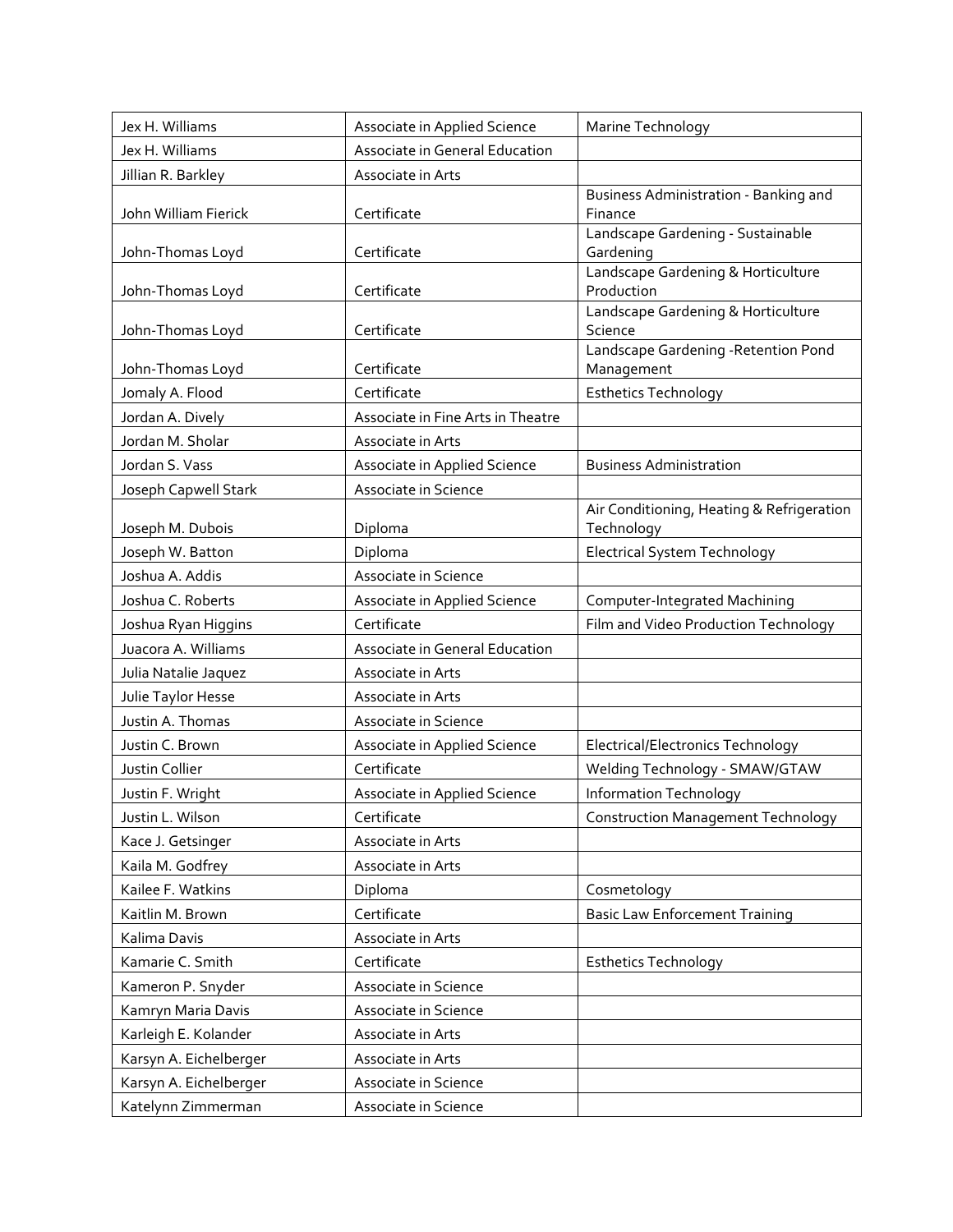| Katelynne C. Watson          | Associate in Science                     |                                                           |
|------------------------------|------------------------------------------|-----------------------------------------------------------|
| Katherine B. Niessner        | Certificate                              | Film and Video Production Technology                      |
| Katherine Britannia Niessner | Associate in Arts                        |                                                           |
| Katherine E. Marechal        | Associate in Arts                        |                                                           |
| Kathleen Nicole Patterson    | Associate in Applied Science             | Information Technology                                    |
| Kayla N. Calvert             | Associate in General Education           |                                                           |
| Kaylee M. Cook               | Associate in Arts                        |                                                           |
| Kaylianna R. Brite           | Associate in Arts                        |                                                           |
| Keith Edward Simpson         | Associate in Arts                        |                                                           |
| Kelli M. Bagwell             | Associate in Fine Arts in Visual<br>Arts |                                                           |
| Kellie R. Giles              | Associate in Applied Science             | <b>Business Administration</b>                            |
| Kelly M. Hardeman            | Certificate                              | <b>Esthetics Technology</b>                               |
| Kelsey Lian Drake            | Associate in Arts                        |                                                           |
| Kendall J. Faircloth         | Associate in Applied Science             | Fire Protection Technology                                |
| Kenya N. Simpson             | Certificate                              | Cosmetology                                               |
| Kevin L. Shaffer             | Certificate                              | <b>Construction Management Technology</b>                 |
| Kevin L. Shaffer             | Certificate                              | <b>Construction Management Technology-</b><br>Framing     |
| Kevin M. MacLellan           | Diploma                                  | Air Conditioning, Heating & Refrigeration<br>Technology   |
| Khair Riad Shibli            | Associate in Science                     |                                                           |
| Kheran F. Courgnaud          | Certificate                              | <b>Hospitality Management</b>                             |
| Kian Nguyen                  | Associate in Science                     |                                                           |
| Klaudia E. Greenwood         | Associate in Applied Science             | <b>Business Administration</b>                            |
| Kolin A. Murphy              | Associate in Applied Science             | Information Technology                                    |
| Kristen Downs                | Associate in Arts                        |                                                           |
| Kristen Nicole Wayland       | Associate in General Education           |                                                           |
| Kristin T. Painter           | Associate in Science                     |                                                           |
| Kyle D. Benson               | Associate in Science                     |                                                           |
| Kyrese L. Boyce              | Diploma                                  | Information Technology - Web<br>Development               |
| Lauren A. Bennett            | Certificate                              | Cosmetology                                               |
| Lauren A. Brooks             | Associate in Arts                        |                                                           |
| Lauryn Rose Kennedy          | Associate in Science                     |                                                           |
| Lawrence Henry Guenther      | Associate in Applied Science             | <b>Culinary Arts</b>                                      |
| Leslie J. Stylc              | Associate in General Education           |                                                           |
| Lily Bryce Hosea             | Associate in Arts                        |                                                           |
| Lindsay R. Mills             | Diploma                                  | Medical Office Administration-Medical<br>Coding & Billing |
| Lucas P. Davis               | Associate in Arts                        |                                                           |
| Luke D. Garmon               | Certificate                              | <b>Basic Law Enforcement Training</b>                     |
| Madelyn Emelia Briceno       | Associate in Arts                        |                                                           |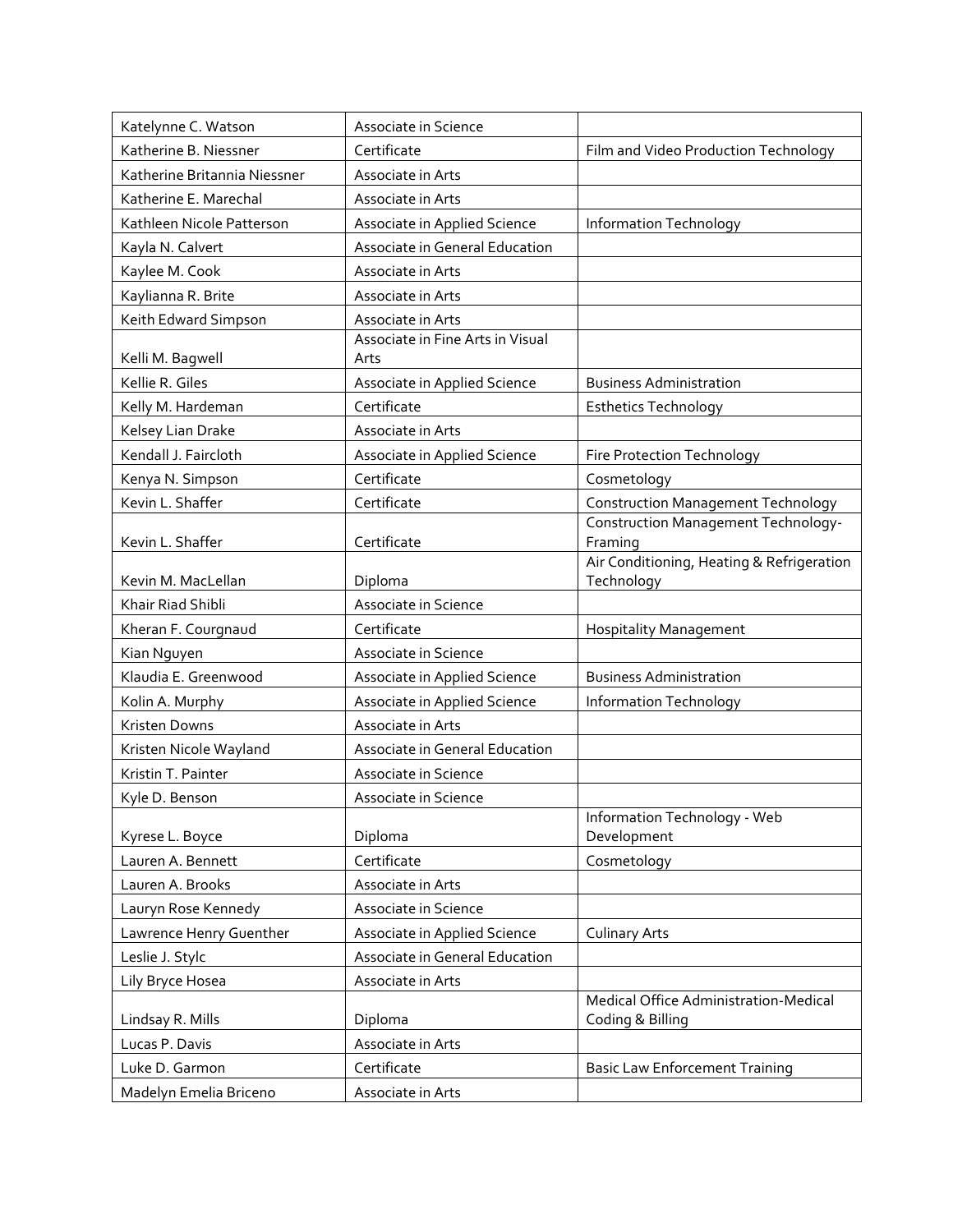| Madelyn N. Bradshaw         | Associate in Arts            |                                                                |
|-----------------------------|------------------------------|----------------------------------------------------------------|
| Madilyn Michelle Whitman    | Associate in Arts            |                                                                |
| Madison L. Blackwelder      | Certificate                  | Cosmetology                                                    |
| Madison N. Berry            | Associate in Arts            |                                                                |
| <b>Madison Rae Todd</b>     | Associate in Arts            |                                                                |
| <b>Madison Skrapits</b>     | Certificate                  | Cosmetology                                                    |
| Madison T. Howard           | Diploma                      | Early Childhood Education                                      |
| Maggie C. Capra             | Associate in Science         |                                                                |
| Maggie J. Clemmons          | Associate in Applied Science | <b>Business Administration</b>                                 |
| Maggie J. Clemmons          | Certificate                  | <b>Business Administration - Management</b><br>and Supervision |
| Malaysia T. Wilson          | Certificate                  | Human Services Technology Substance<br>Abuse                   |
| Margaret T. Wallace         | Certificate                  | <b>Esthetics Technology</b>                                    |
| Maria Danielle Creech       | Certificate                  | <b>Esthetics Technology</b>                                    |
| Maria I. Bautista           | Associate in Science         |                                                                |
| Mark A. Radcliff            | Associate in Applied Science | <b>Electronics Engineering Technology</b>                      |
| Marlene E. Lane             | Certificate                  | <b>Accounting and Finance</b>                                  |
| Mason C. McKinster          | Associate in Applied Science | <b>Construction Management Technology</b>                      |
| Mason C. McKinster          | Certificate                  | <b>Construction Management Technology</b>                      |
| Matthew A. Stewart          | Certificate                  | <b>Construction Management Technology</b>                      |
| Matthew A. Stewart          | Certificate                  | <b>Construction Management Technology</b><br>Project Mgmt      |
| <b>Matthew Robert Mazak</b> | Associate in Science         |                                                                |
| Matthew S. Estrada          | Associate in Science         |                                                                |
| Matthew T. Beverage         | Diploma                      | <b>Electrical System Technology</b>                            |
| Matthew Tanner Beverage     | Associate in Applied Science | <b>Electrical System Technology</b>                            |
| McKenzie R. Ingram          | Certificate                  | <b>Esthetics Technology</b>                                    |
| Megan G. Deitz              | Associate in Applied Science | <b>Baking and Pastry Arts</b>                                  |
| Micaela A. Gray             | Certificate                  | <b>Esthetics Technology</b>                                    |
| <b>Michael Angel Montes</b> | Associate in Applied Science | Mechatronics Engineering Technology                            |
| Michael Anthony McKinney    | Associate in Arts            |                                                                |
| Michael E. Wooldridge       | Associate in Engineering     |                                                                |
| Michael K. Wilson           | Associate in Science         |                                                                |
| Michael W. Baskeyfield      | Certificate                  | <b>Basic Law Enforcement Training</b>                          |
| Mohamed Awad Magdy Soliman  | Associate in Applied Science | Nuclear Technology                                             |
| Naomi L. Landry             | Certificate                  | Accounting and Finance                                         |
| Natalia Sophia Renfrew      | Associate in Applied Science | Marine Technology                                              |
| Natalie T. Derogatis        | Certificate                  | Film and Video Production Technology                           |
|                             |                              | <b>Business Administration -</b>                               |
| Natasha M. Miller           | Certificate                  | Entrepreneurship                                               |
| Nathan M. Adams             | Associate in Arts            |                                                                |
| Nathaniel Travis Nugent     | Associate in Applied Science | Diesel and Heavy Equipment Technology                          |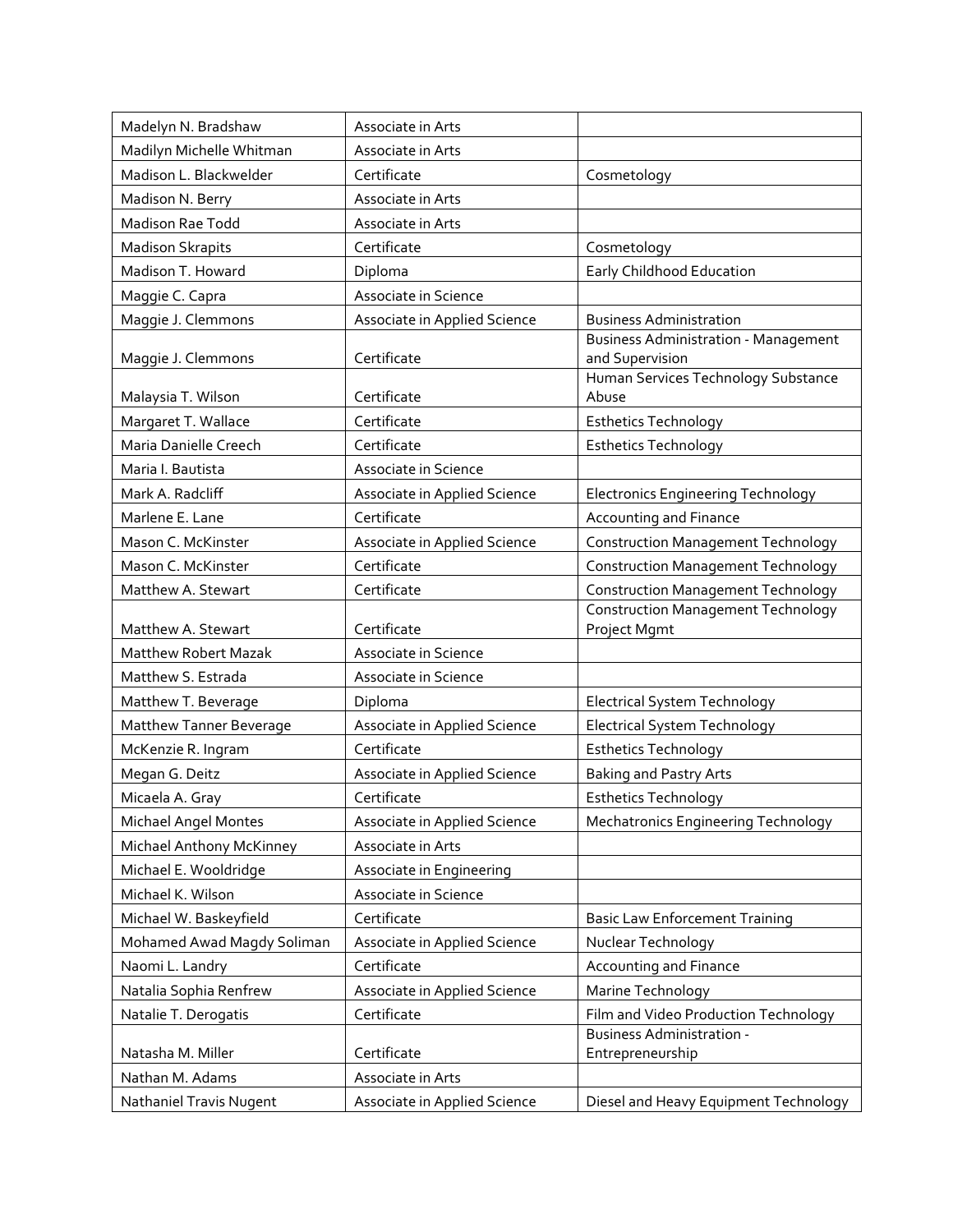| Nicholas A. Fauci        | Associate in Science              |                                                           |
|--------------------------|-----------------------------------|-----------------------------------------------------------|
| Nick T. Vandall          | Diploma                           | <b>Welding Technology</b>                                 |
| Nick T. Vandall          | Associate in General Education    |                                                           |
| Noah Klemm               | Certificate                       | <b>Basic Law Enforcement Training</b>                     |
|                          |                                   | Construction Management Technology -                      |
| Noah W. Quaintance       | Certificate                       | Framing                                                   |
| Noah W. Quaintance       | Certificate                       | <b>Construction Management Technology</b><br>Project Mgmt |
| Noel H. Rogers           | Certificate                       | <b>Construction Management Technology</b>                 |
|                          |                                   | Construction Management Technology -                      |
| Noel H. Rogers           | Certificate                       | Framing                                                   |
| Ntuj Tshiab Ly           | Associate in Arts                 |                                                           |
| Nymia K. Miller          | Diploma                           | Cosmetology                                               |
| Olivia Anne Granquist    | Associate in Arts                 |                                                           |
| Olivia Marie Kelly       | Associate in Arts                 |                                                           |
| Paige O. Hering          | Associate in Science              |                                                           |
| Patric C. Habash         | Associate in General Education    |                                                           |
| Paul A. Pindt            | Diploma                           | Information Technology - IT Systems<br>Administration     |
| Paul A. Pindt            | Certificate                       | Infromation Technology-IT Systems<br>Administration       |
| Paula M. Ham             | Diploma                           | <b>Medical Assisting</b>                                  |
| Peyton Clove Heron       | Associate in Arts                 |                                                           |
| Phillip Dawson Kennedy   | Associate in Applied Science      | Architectural Technology                                  |
| Priscilla Vega Rivera    | Certificate                       | <b>Esthetics Technology</b>                               |
| Quavia J. Sweat          | Certificate                       | <b>Basic Law Enforcement Training</b>                     |
| Quentin Michael Proulx   | Associate in Fine Arts in Theatre |                                                           |
| Quiona Moore             | Certificate                       | <b>Basic Law Enforcement Training</b>                     |
| Rachel A. Millsaps       | Associate in Science              |                                                           |
| Rachel Anne Medlin       | Diploma                           | Cosmetology                                               |
|                          |                                   | Medical Office Administration-Medical                     |
| Rachel Marie Takacs      | Diploma                           | Coding & Billing                                          |
| Rafael Abana Lim Jr      | Associate in Arts                 |                                                           |
| Raffaele Claudio Fabiano | Associate in General Education    |                                                           |
| Rajah S. Amra            | Associate in Science              |                                                           |
| Randy L. Adalin          | Associate in General Education    |                                                           |
| Rebecca G. Odom          | Associate in Arts                 |                                                           |
| Rebecca Jane Tragoszanos | Certificate                       | <b>Esthetics Technology</b>                               |
| Rebekka C. Huffman       | Associate in Arts                 |                                                           |
|                          | Diploma                           | Medical Office Administration-Medical<br>Coding & Billing |
| Regina A. Grant          |                                   | Mechatronics Engineering Technology                       |
| Reginald D. Wyatt        | Certificate                       | Automation                                                |
| Richard A. Relihan       | Diploma                           | Accounting and Finance Diploma                            |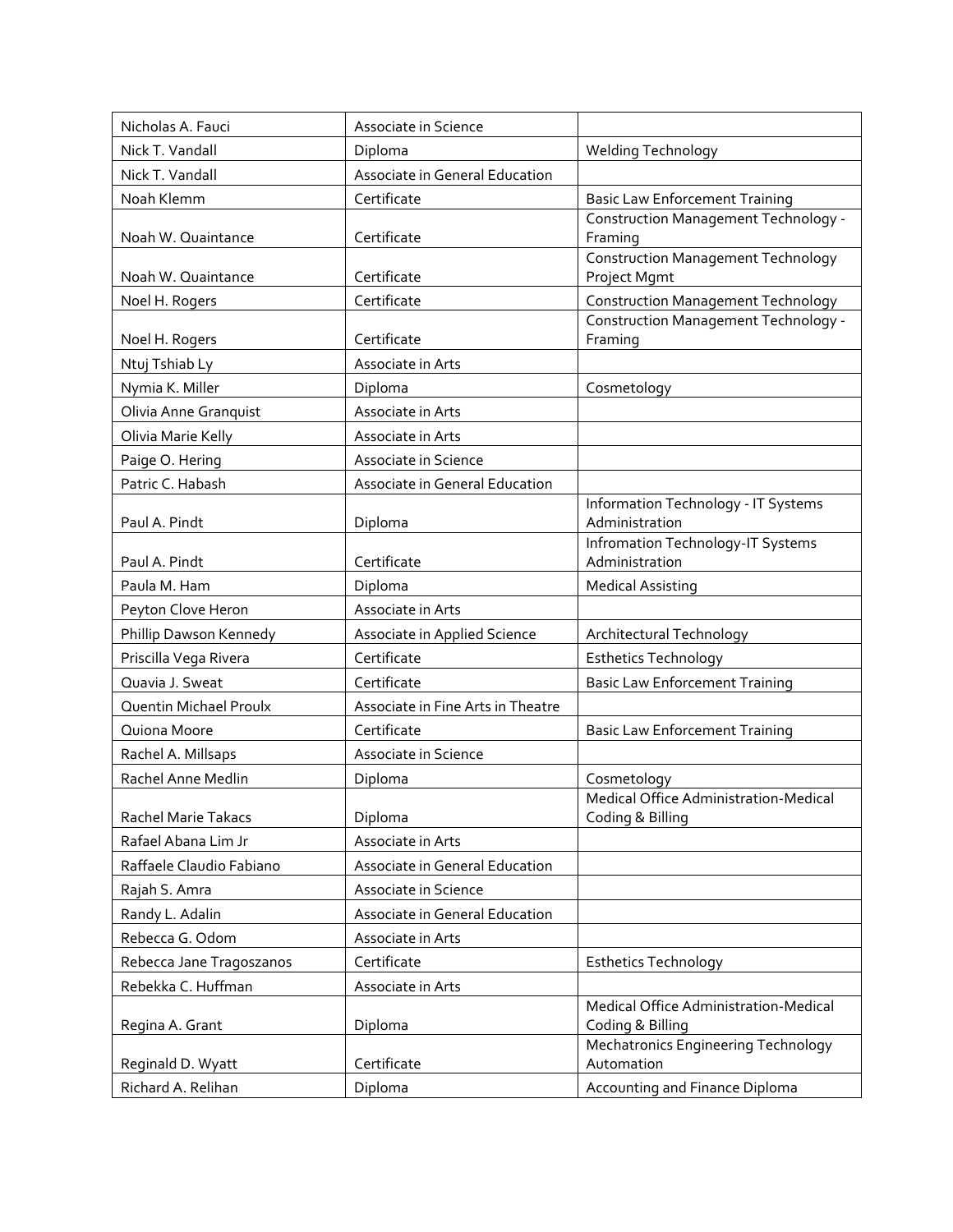| Robert A. Smith             | Diploma                             | Welding Technology                         |
|-----------------------------|-------------------------------------|--------------------------------------------|
| Robert J. Mattox            | Associate in Arts                   |                                            |
| Robert John Huba            | Associate in Applied Science        | <b>Mechatronics Engineering Technology</b> |
| Roxanna Leigh Bryant        | Associate in Arts                   |                                            |
| Ryan J. Beebe               | Associate in Applied Science        | Landscape Gardening                        |
| Ryan P. Legere              | Associate in Arts                   |                                            |
| Ryan P. Legere              | Associate in Science                |                                            |
| Ryland K. Hawksby           | Associate in Arts                   |                                            |
| Samantha D. Kea             | Certificate                         | <b>Accounting and Finance</b>              |
| Samantha Jo Marie Trella    | Associate in Science                |                                            |
| Samuel A. Starnes           | <b>Associate in Applied Science</b> | Architectural Technology                   |
| Sandra A. Bautista Guzman   | Associate in Arts                   |                                            |
| Sara Ahuna                  | Certificate                         | <b>Esthetics Technology</b>                |
| Sarah Elizabeth Gupton      | Certificate                         | <b>Esthetics Technology</b>                |
| Sarah Lynn Zechiel          | Associate in Arts                   |                                            |
| Sarah M. Tulloch            | Associate in Science                |                                            |
| Sari S. Saleh               | Associate in Arts                   |                                            |
| Savannah H. Kerr            | Associate in Arts                   |                                            |
| Savion Zya Powell           | Associate in Science                |                                            |
| Scott A. Murphy             | Certificate                         | <b>Basic Law Enforcement Training</b>      |
| Sean Ferrell                | Associate in Arts                   |                                            |
| Shakyia J. Freeman          | Certificate                         | <b>Esthetics Technology</b>                |
| Shania M. Lincoln           | Certificate                         | <b>Esthetics Technology</b>                |
| Shannon N. Lytle-Faidy      | Associate in Arts                   |                                            |
| Shaun M. Mc Kinley          | Associate in Applied Science        | Electrical System Technology               |
| Shawna M. Enderle           | Diploma                             | Cosmetology                                |
| Shayla E. Hewett            | Certificate                         | Paralegal Technology - Elder Law           |
| Shayla Elisea Werts Hewett  | Associate in Applied Science        | Paralegal Technology                       |
| Shayla Elisea Werts Hewett  | Diploma                             | Paralegal Technology                       |
| Shayla Elisea Werts Hewett  | Certificate                         | Paralegal Technology - Civil Litigation    |
| Shayla Elisea Werts Hewett  | Certificate                         | Paralegal Technology - Real Property       |
| Shayna Marie McIntyre       | Associate in Science                |                                            |
| Sheena Lynn Bateman         | Associate in Science                |                                            |
| Sheila Marie Lewis          | Diploma                             | Cosmetology                                |
| Shelbi Lynne Young          | Associate in Applied Science        | Interior Design                            |
| <b>Shelby Brandon Parks</b> | Associate in Arts                   |                                            |
| Shequana L. Mayo            | Certificate                         | Early Childhood Education-Preschool        |
| Shoshana Rachel Stowe       | Associate in Arts                   |                                            |
| Skye M. Dlugy-Hegwer        | Associate in Arts                   |                                            |
| Stacy G. Mowery             | Certificate                         | Paralegal Technology - Elder Law           |
| <b>Stacy Striks Hughes</b>  | Associate in Arts                   |                                            |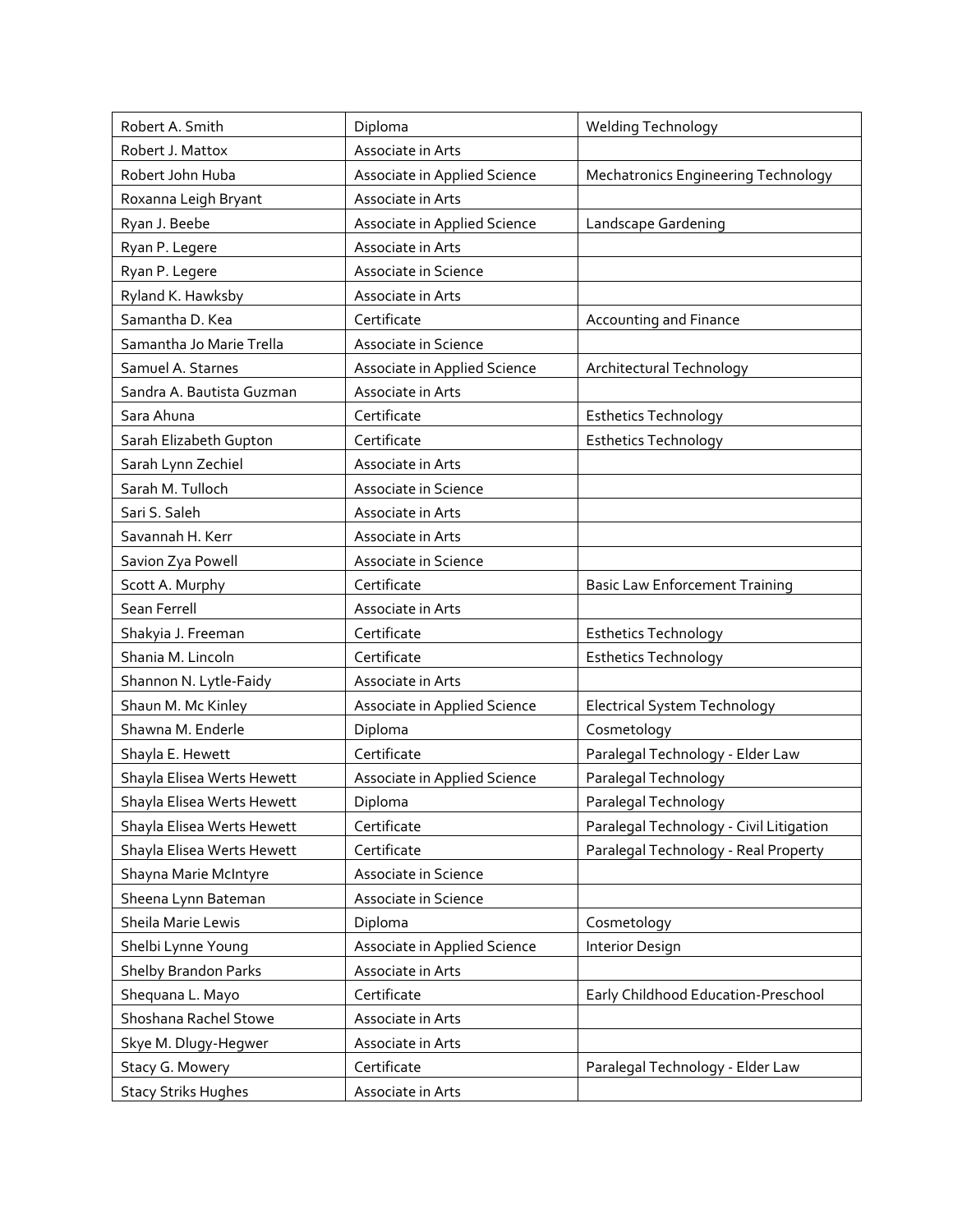| Stephanie P. Martins              | Certificate                              | <b>Esthetics Technology</b>                               |
|-----------------------------------|------------------------------------------|-----------------------------------------------------------|
| Stephen T. Esenwein               | Associate in Arts                        |                                                           |
| <b>Sterling Nicole Strickland</b> | Certificate                              | Cosmetology                                               |
| <b>Sterling Powers</b>            | Associate in Fine Arts in Visual<br>Arts |                                                           |
| Steven A. Meyer                   | Certificate                              | <b>Basic Law Enforcement Training</b>                     |
| Sydney Ann Magee                  | Associate in Arts                        |                                                           |
| Sydney M. Messer                  | Associate in Arts                        |                                                           |
| Sydney P. Eason                   | Associate in Arts                        |                                                           |
| Takita S. Hobbs                   | Diploma                                  | Medical Office Administration-Medical<br>Coding & Billing |
| <b>Tanner James Bratsos</b>       | Associate in Arts                        |                                                           |
| Tanya M. Mullen                   | Diploma                                  | <b>Medical Assisting</b>                                  |
| Tara P. Luczak                    | Certificate                              | <b>Basic Law Enforcement Training</b>                     |
| Tarsha D. Williams                | Associate in Applied Science             | <b>Information Technology</b>                             |
| Taryn E. Barnhill                 | Associate in Arts                        |                                                           |
| Tasha T. Watkins                  | Certificate                              | <b>Accounting and Finance</b>                             |
| Tasha T. Watkins                  | Diploma                                  | Accounting and Finance Diploma                            |
| Taylor L. Dalton                  | Certificate                              | <b>Basic Law Enforcement Training</b>                     |
| Taylor L. Johnson                 | Associate in Arts                        |                                                           |
| Taylor L. Pierce                  | Certificate                              | <b>Esthetics Technology</b>                               |
| Teresa G. Best                    | Certificate                              | Paralegal Technology - Elder Law                          |
| Teresa Hernandez Carbajal         | Certificate                              | <b>Basic Law Enforcement Training</b>                     |
| Terra M. Jenrette                 | Associate in Applied Science             | Criminal Justice Technology                               |
| Terrence L. Miller                | Associate in Applied Science             | <b>Business Administration</b>                            |
| Tessa Marie McGeary               | Associate in Arts                        |                                                           |
| Thomas Francis Gallagher          | Diploma                                  | Information Technology - IT Systems<br>Administration     |
| Thomas N. Gardner                 | Associate in Science                     |                                                           |
| Tierney C. Sisk                   | Certificate                              | Accounting and Finance                                    |
| Tierney C. Sisk                   | Diploma                                  | Accounting and Finance Diploma                            |
| Tierney C. Sisk                   | Associate in General Education           |                                                           |
| <b>Travis David Dickinson</b>     | Associate in Applied Science             | Diesel and Heavy Equipment Technology                     |
| Trent O. Wrench                   | Certificate                              | Diesel and Heavy Equipment Technology                     |
|                                   |                                          | Information Technology - Cybersecurity                    |
| Tuqura U. Hart                    | Certificate                              | & Networking                                              |
| Tyler Aaron Wade                  | Associate in Arts                        |                                                           |
| Tyler K. Singletary               | Certificate                              | Information Technology                                    |
| Tyler R. Pait                     | Certificate                              | <b>Electrical System Technology</b>                       |
| Tyrone Reginald Bean              | Associate in Applied Science             | Accounting and Finance                                    |
| Vance L. Hardy                    | Associate in Arts                        |                                                           |
| Vaneza Martinez                   | Certificate                              | Accounting and Finance                                    |
| Velva L. Riggs                    | Certificate                              | Cosmetology                                               |